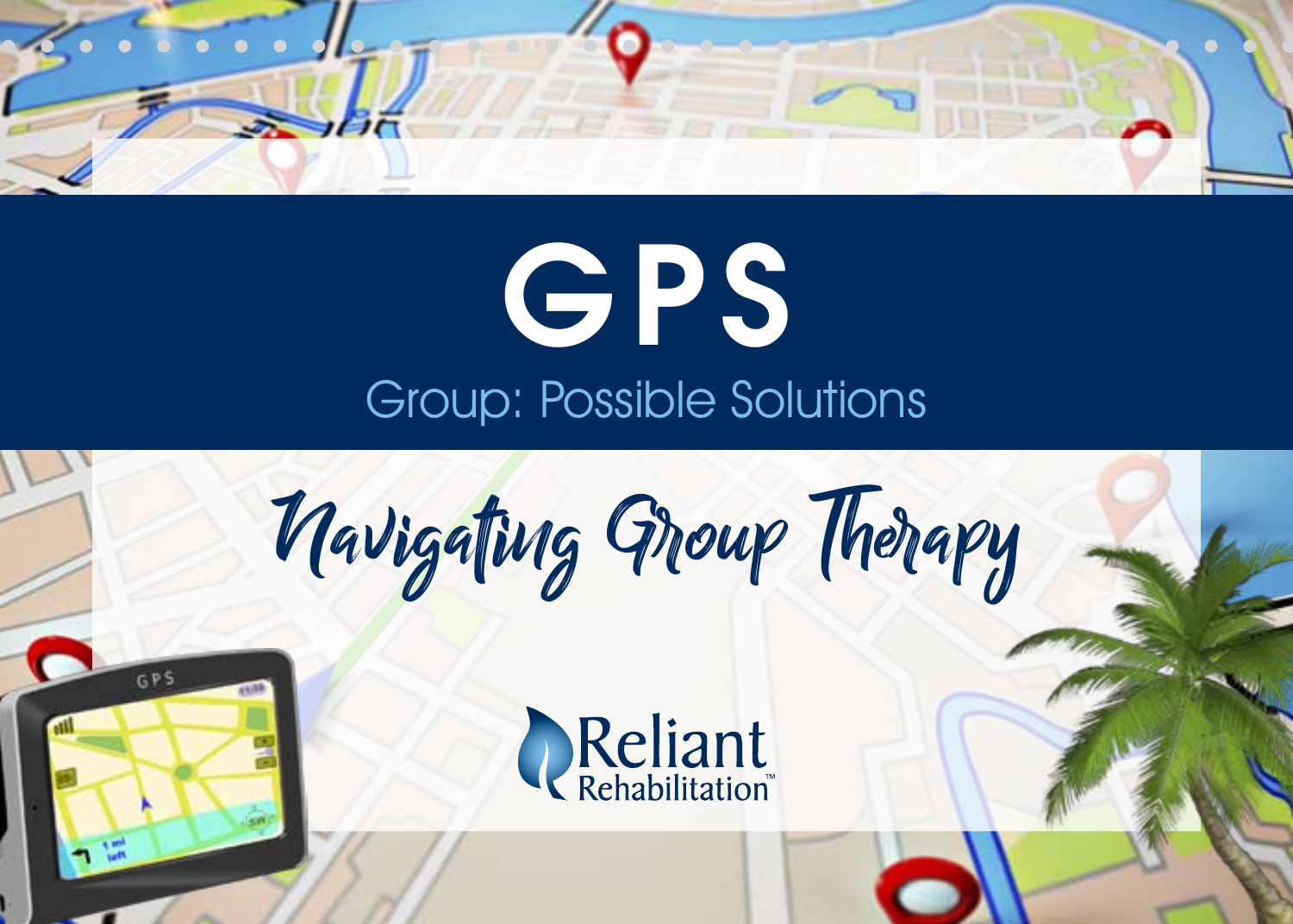### **To ensure arrival at your destination, use any of the following navigational tools:**  Route Planner to

- Lead a group discussion about various music genres (i.e., country, folk, jazz, blues, classical, or swing).
- Identify song titles/artists. Encourage patients to share relevant memories.
- Host a sing along. Print words to songs for patients to follow or sing karaoke.
- Play instruments. Ask staff and/or family to bring different instruments.
- Dance standing or in W/C. Patients may choreograph a group dance and perform for staff or teach others their favorite dance technique. Utilize different dance styles (i.e., square dance, tango, lindy hop, jitter bug, or jive).
- Host contests such as a "dance off."
- Patients make handkerchiefs and perform a line dance. Patients then walk in a line while waving their handkerchief in the air to the beat of the music.

#### **Landmarks and Attractions:**

High energy group focused on these major attractions:

- Pragmatic/social Interaction
- Fine/gross motor coordination
- Dynamic balance
- Sequencing
- Motor planning
- Vestibular

• Voicing/sound production

Grand Ole Opry

Nashville,TN

- Rhythm
- **Agility**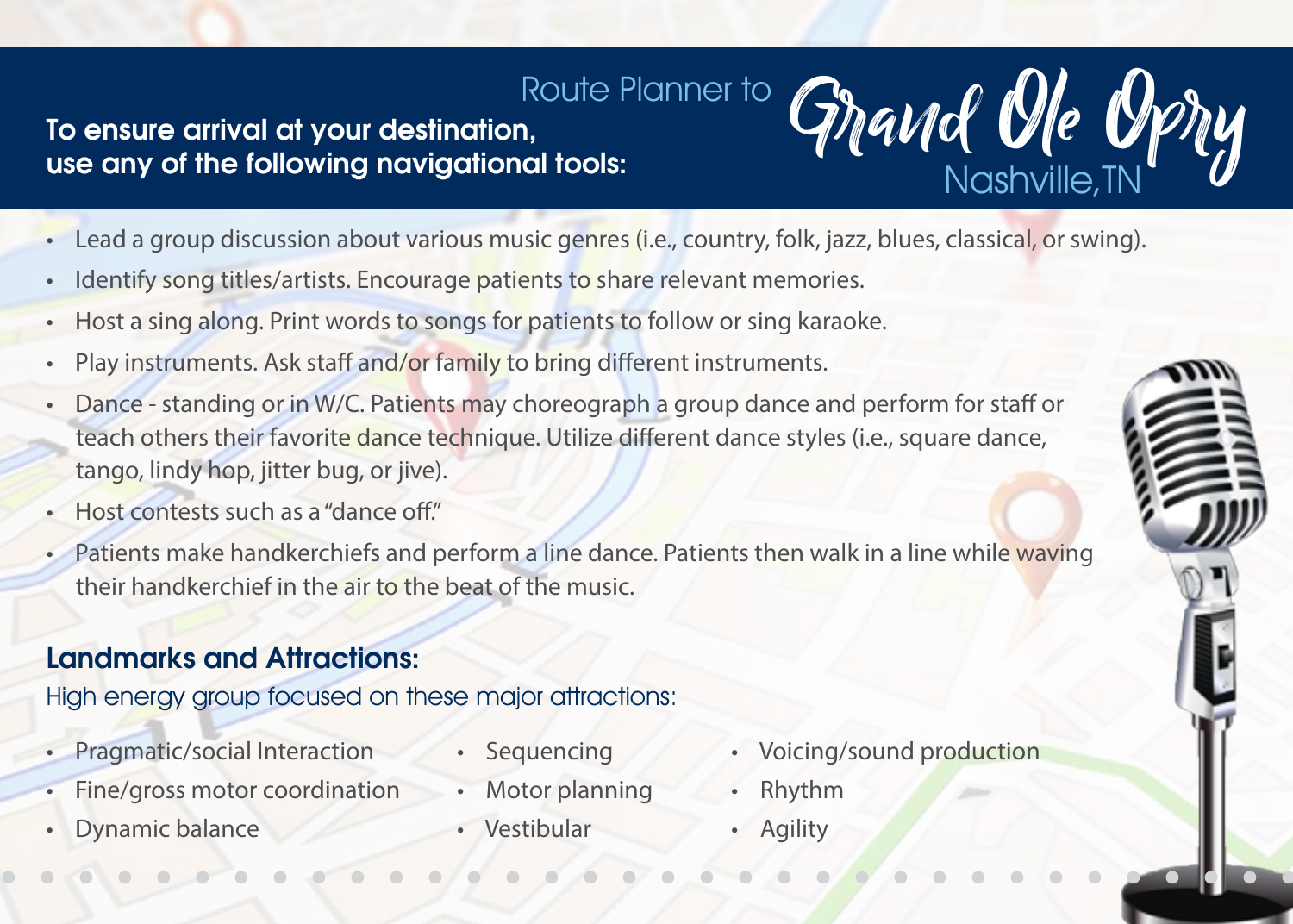#### **To ensure arrival at your destination, use any of the following navigational tools:**

- Play old music from different decades to evoke memories from that era.
- Reminisce by using newspapers, magazines, greeting cards, and famous photos.
- Guide conversations to recall events, locations, and routines of yesteryear.
- Engage in Charades, Pictionary, or other games that use words or questions to evoke memories.
- For example, write statements on Jenga blocks such as "First date" or "First vacation". As the patients pull the blocks, encourage them to share their memories about the topic.
- Encourage family/friends to provide personal photos and mementoes.
	- Make personal scrapbooks or memory books.
		- Dress in favorite/popular styles from the past. Patients may recreate a look from an old picture.

#### **Landmarks and Attractions:**

Embarking on a reminiscent journey while engaging residual abilities.

- Written comprehension
- Eye-Hand coordination
- Reminiscence therapy
- Visual motor/perceptual skills
- Gross motor coordination
- Eliciting muscle memory response • Dexterity



Memory Lane

Memory Lane, USA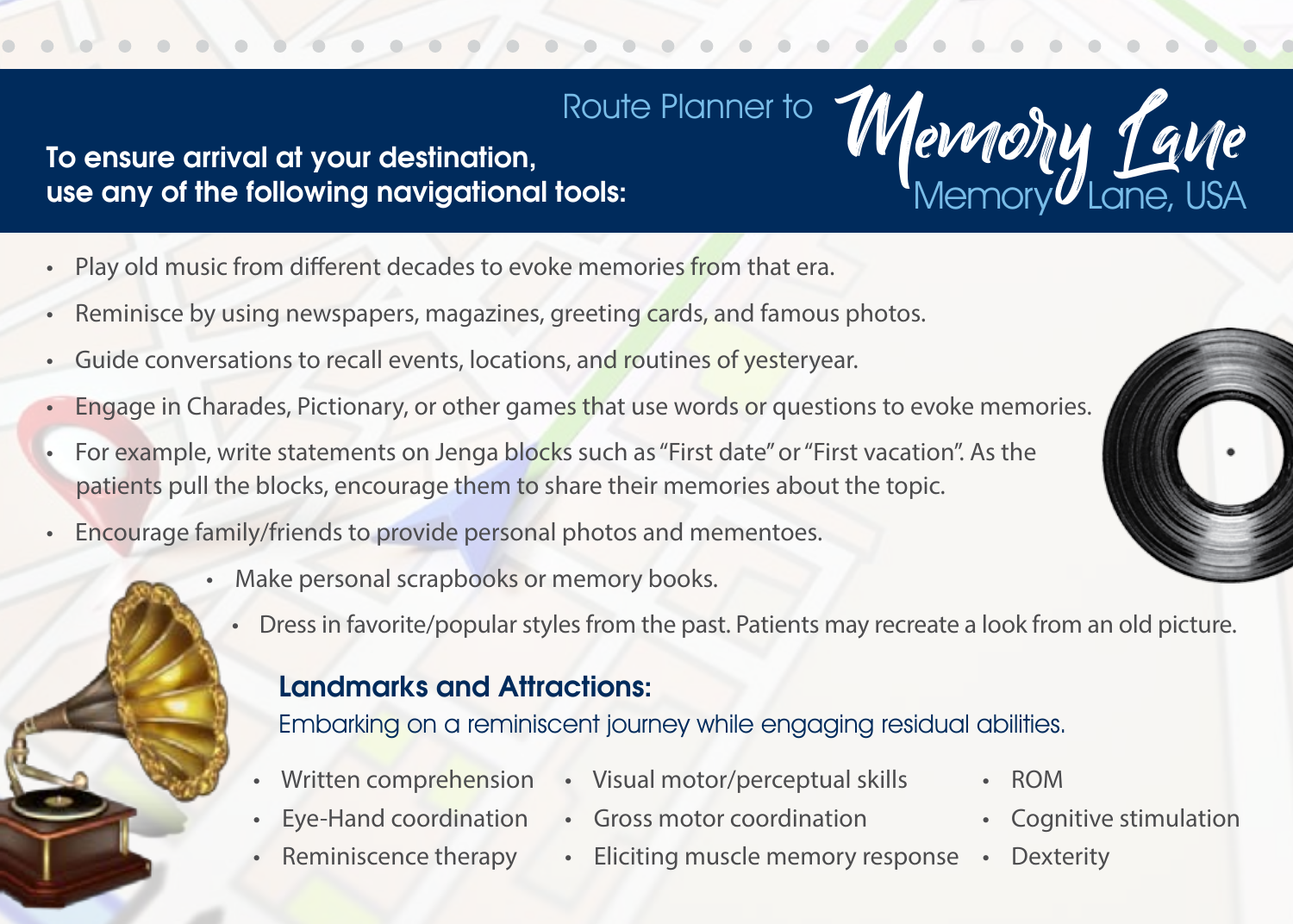#### **To ensure arrival at your destination, use any of the following navigational tools:**

- Identify household items via catalogs, websites, magazines, etc. Consider making a picture board of items patients have in their homes.
- Simulate safe obstacle navigation within the home environment (walking or W/C).
- Hang clothes on a line with clothespins.
- Fold, organize and/or store clothes.
- Make a grocery and cleaning supply list.
- Simulate use of items.
- Write checks to pay for items/bills.
- Address envelopes.

#### **Landmarks and Attractions:**

High level group focused on safely and independently returning home.

- Home scenario problem solving
- Home management/IADL's
- Transfer training to various surfaces
- Money/medication management
- **Executive functioning**
- Obstacle negotiation with gait
- **Sequencing**
- **Safety awareness**
- Stair training
- Read and interpret invoices.
- Identify home safety issues.
- Problem solve to correct safety issues.
- Complete "honey do" list (i.e., changing a light bulb).



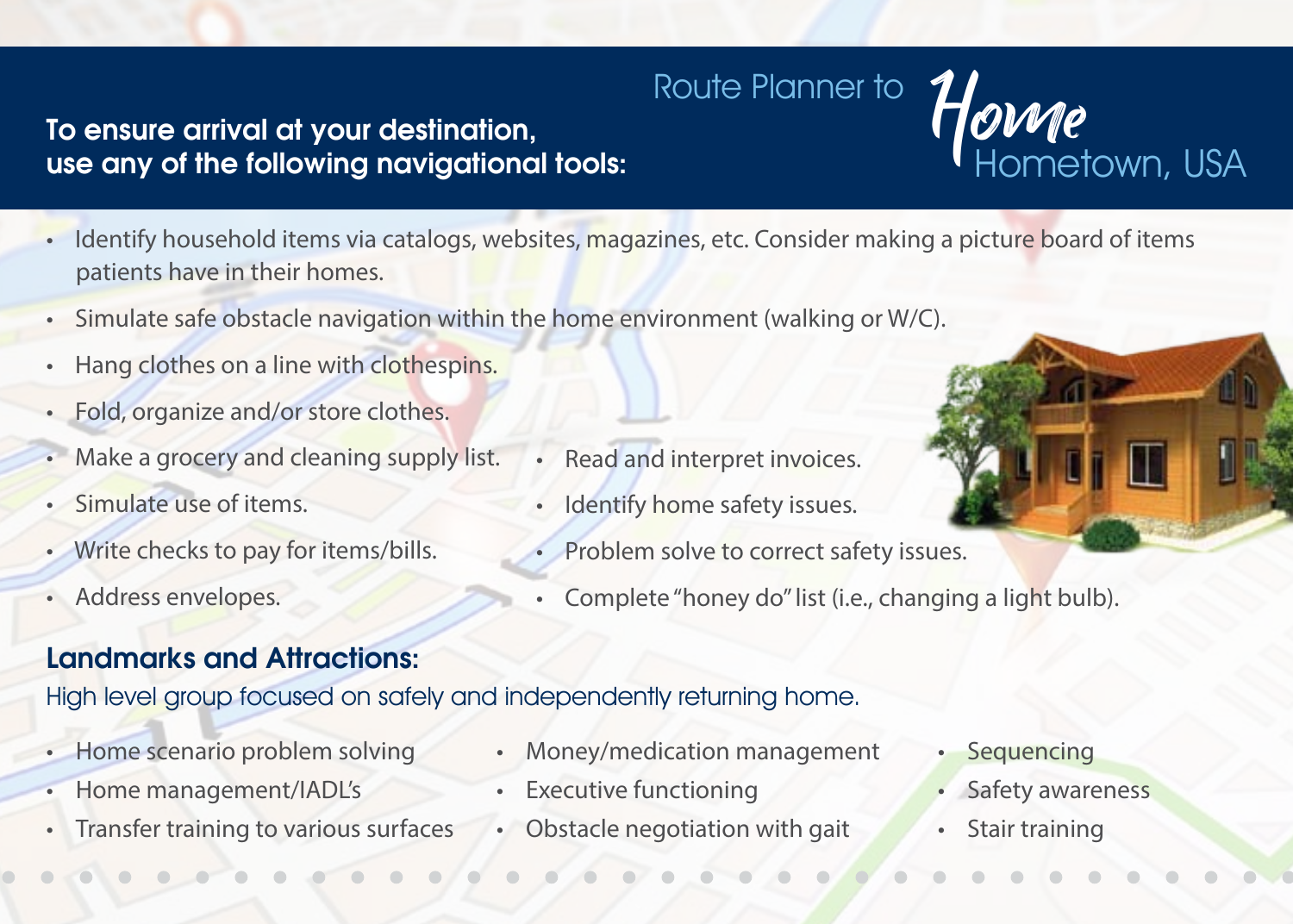#### **To ensure arrival at your destination, use any of the following navigational tools:**

- Initiate discussions about vacations and destinations. For example: Where have you vacationed? Where is your dream vacation?
- Utilize travel books, brochures, maps, or slides for vacation "planning".
- Ask questions related to places, routes, deterrents etc.
- Create a to-do list or a packing list in "preparation" for vacation.
- Pack a suitcase.
- Simulate transfers on/off the bus or in/out of a car.
- Practice maneuvering in crowded places (w/c or standing).



**Vacafion**<br>Anywhere, Global



#### **Landmarks and Attractions:**

Take flight on a journey around the world while addressing these core components:

Route Planner to

- **Organization**
- Written expression/word finding
- Sequencing
- Car transfers
- Transfer training
- Reaching outside BOS
- Pragmatic/social interaction
- Dynamic balance training
- Safety awareness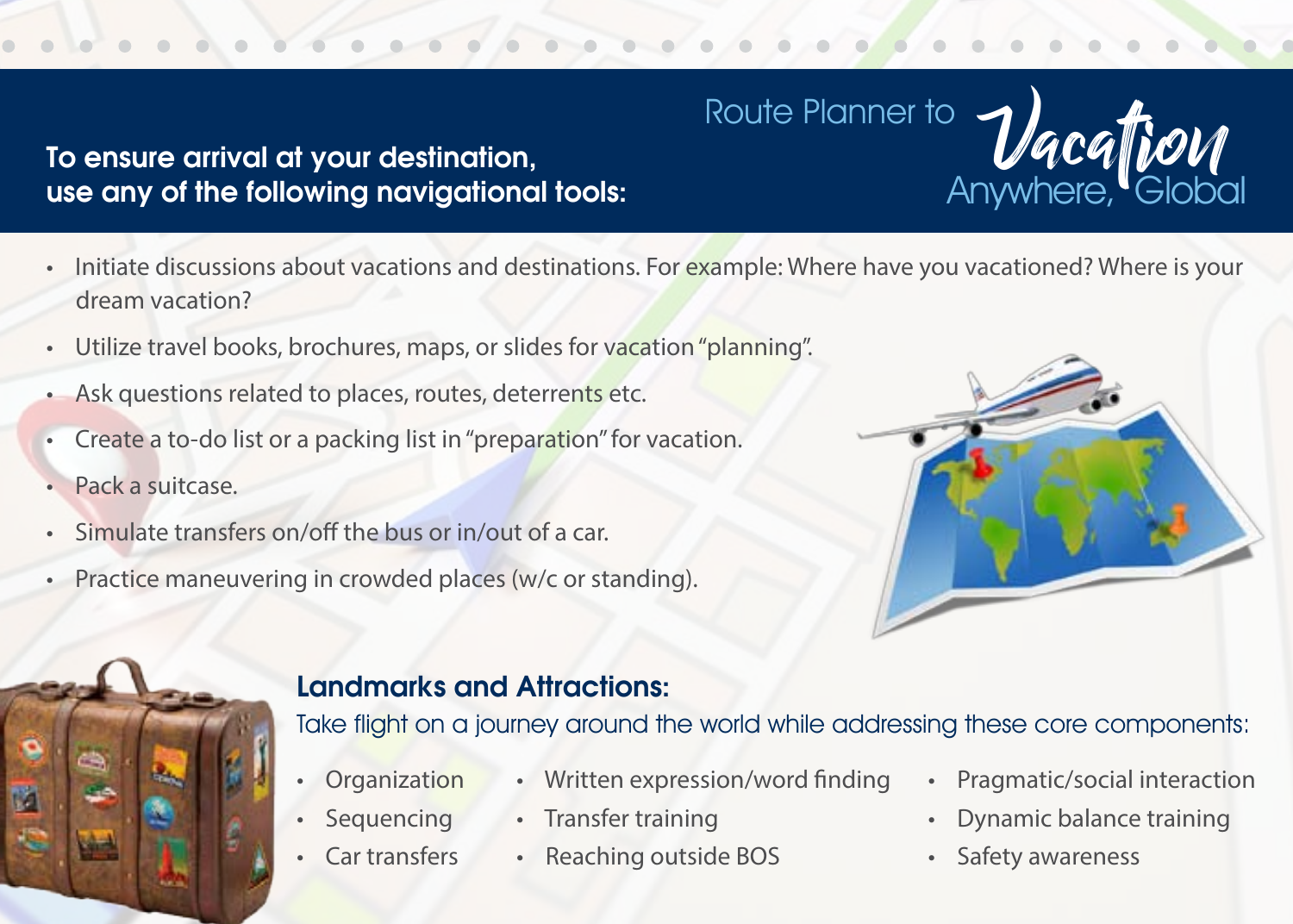#### **To ensure arrival at your destination, use any of the following navigational tools:**

- Discuss and describe a beach vacation.
- Make a list of all the supplies needed to go on a beach vacation.
- Make Hawaiian shirts. Patients may practice donning and doffing them.
- Identify songs/musicians for beach themed music, and host a sing along.
- Make Hawaiian leis with crepe paper or colored tissue paper.
- Host a Luau. Patients may dress in their beach attire, listen to beach music, and play limbo (standing or w/c level), or have a hula dance.
- Play beach volleyball (using large plastic beach balls), bean bag toss, or throwing shells into buckets.
- Use large beach towels to play "parachute" games. Patients hold the ends of the towel, place a beach ball in the middle and bounce the ball on the towel.

#### **Landmarks and Attractions:**

Have a little fun in the sun while embarking on the following main attractions:

- Cognitive stimulation
- Attention

• ADL functioning

- Fine/gross motor coordination
- Dynamic balance
- Gait on compliant surfaces

• Following commands

Waikiki Beach

Honolulu, HI

- ROM
- Strengthening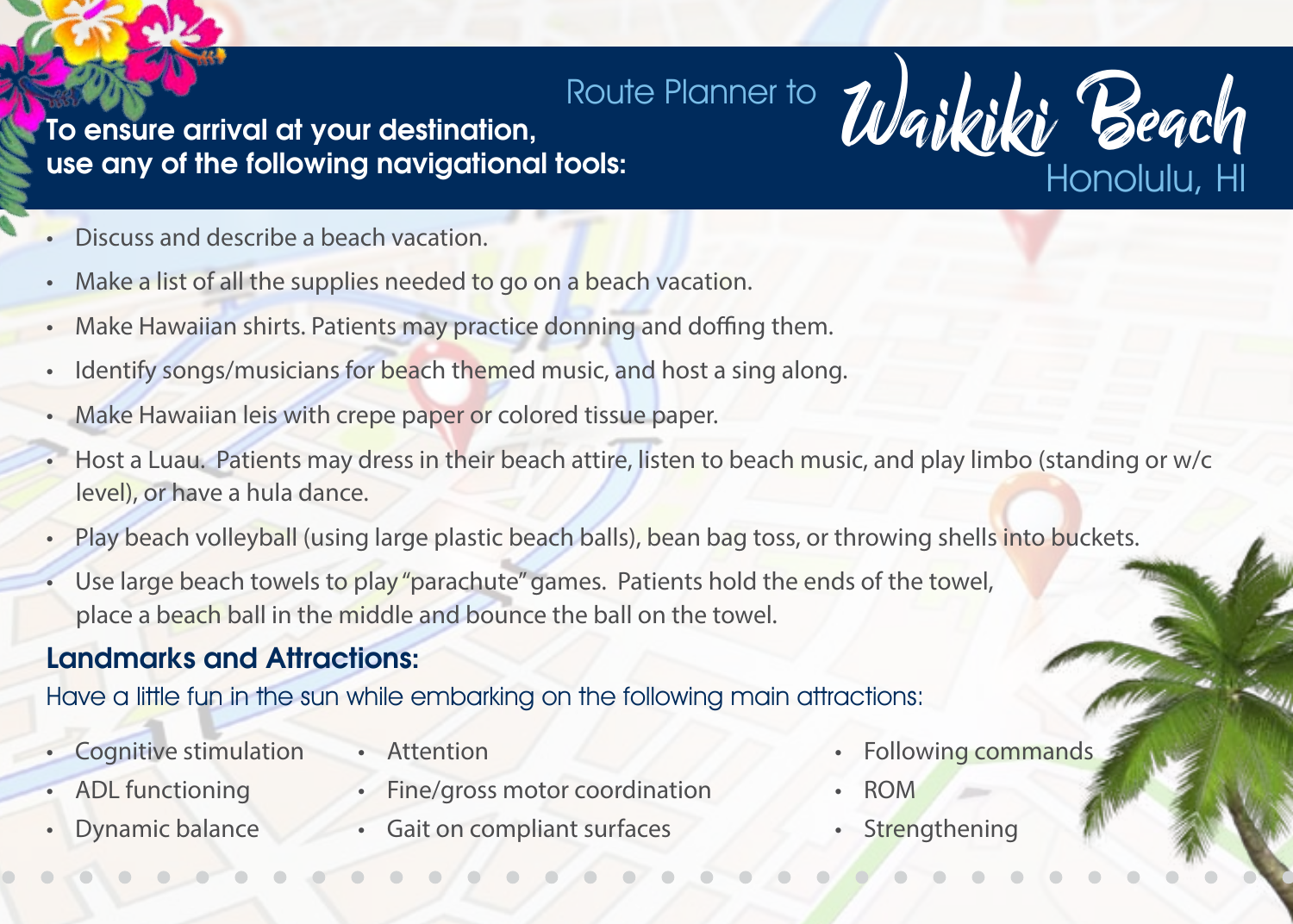#### **To ensure arrival at your destination, use any of the following navigational tools:**

- Provide equipment for the sports theme of choice (i.e., ping pong balls and table net, bowling pens and plastic ball, badminton/tennis racquets and balls, croquet mallets, golf clubs, whiffle ball and bat, football, soccer ball, etc.)
- Simulate use of equipment.
- Form teams and play the game.
- Incorporate score keeping into games.
- Use tournament brackets have the patients make and keep track of them.
- Utilize "announcers" to describe the game.
- Reminisce about famous players, moments, and nail biting extra-innings.
- Make marathon number tags and have each patient walk/wheel their longest distance.

#### **Landmarks and Attractions:**

Fun and kinetic group that incorporates team work to reach the destination.

- List management (i.e. score keeping)
- UE functioning
- Neuromuscular re-education
- Gait Training
- Reminiscence
- Eye- hand coordination
- Speech intelligibility
- Motor planning
- **Activity Tolerance**



Chicago, IL

Whigley Field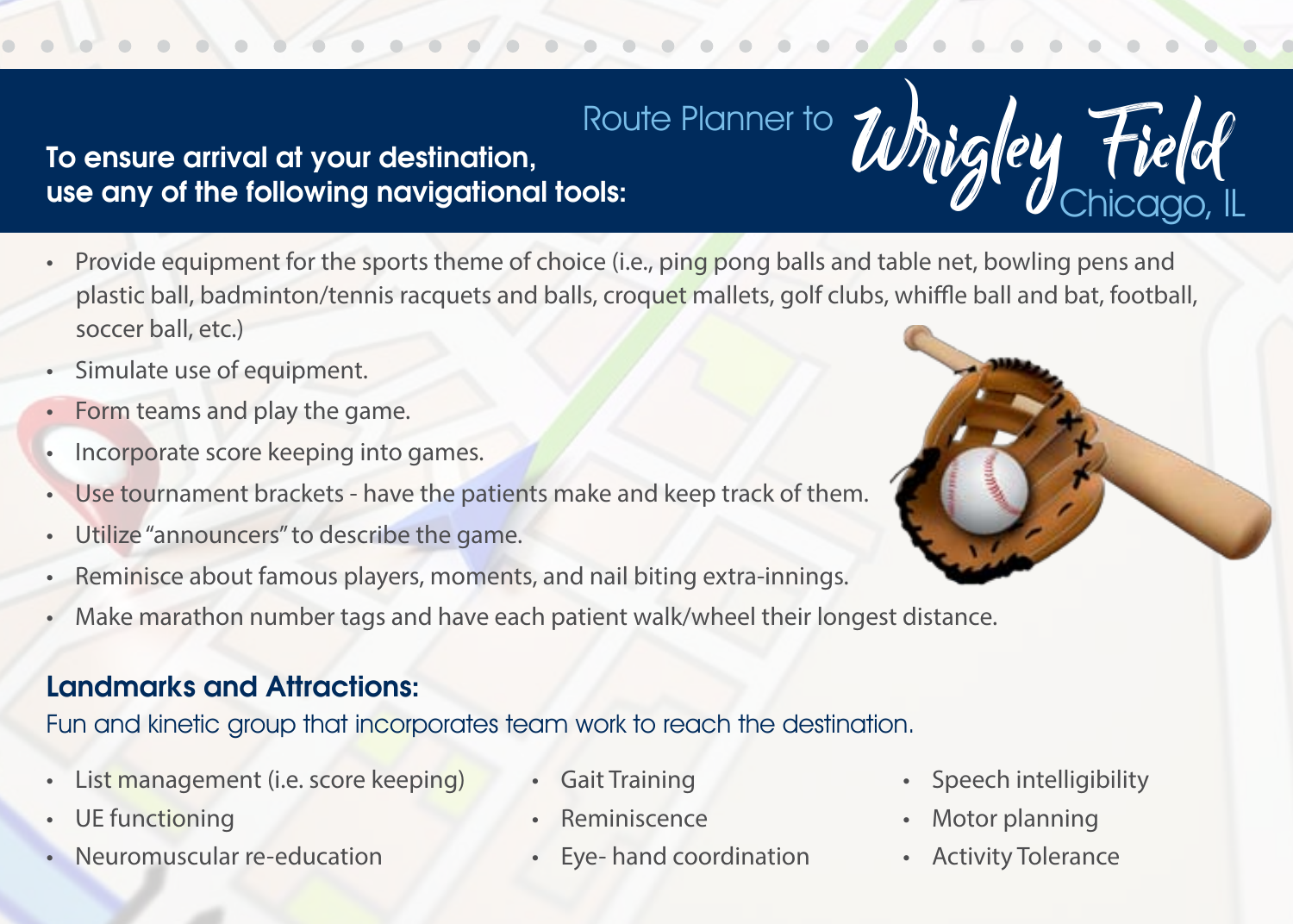#### **To ensure arrival at your destination, use any of the following navigational tools:**

# Route Planner to **Unknown**

- Plan a "scavenger hunt" indoors or outdoors over various terrains.
- Pair patients for safety (either patient to patient or staff to patient).
- Hand out reachers and place items in various upper/lower level planes to encourage reaching outside base of support.
- Create a treasure map, providing clues or navigation instructions to locate items, land marks and/or to reach designated location. For example: "Take 10 steps then turn left down Magnolia Hall..."; "Locate all the pumpkins in the facility."; "Gather 2 pine cones, 3 leaves, and 1 flower." Include facility staff. (What's the favorite candy of facility staff? How many staff members have pets? Find 3 nurses with blue on today.)

#### **Landmarks and Attractions:**

Embark on a journey around the facility while targeting these main attractions:

- **Comprehension**
- IADLs retrieving/carrying items
- Wheelchair mobility
- Initiation
- Dynamic balance training
- Safety education
- Attention to task
- Functional reaching/ROM
- LE strengthening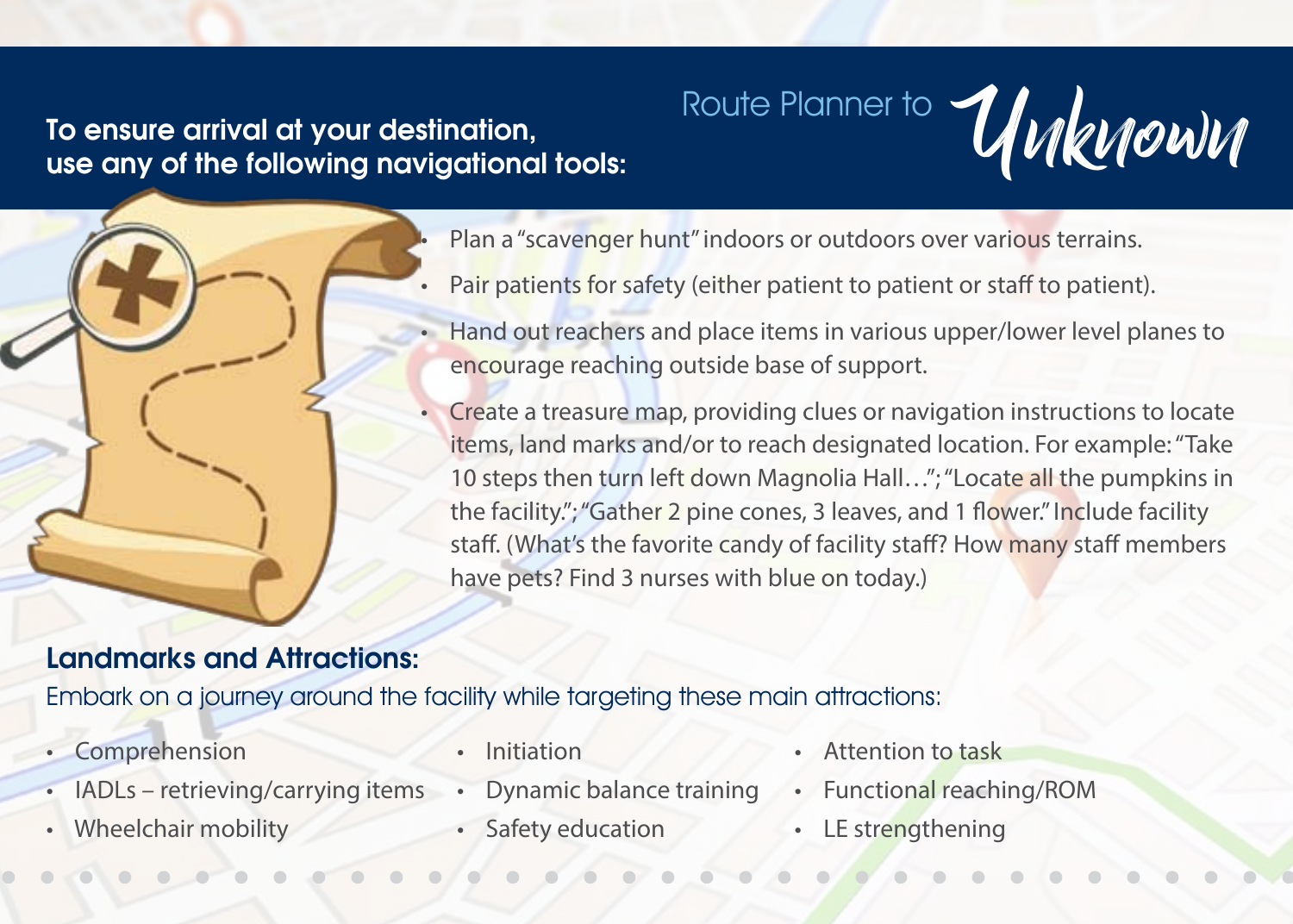#### **To ensure arrival at your destination, use any of the following navigational tools:**

- Discuss and describe different carnivals/fairs held around the world.
- Reminisce about carnivals/fairs attended.
- Make carnival masks.
- Play simulated carnival/fair games (bean bag toss, fishing game, ring toss, bowling, balloon darts, golf using a cane, guess how many items in a bottle, etc.)
- Make carnival/fair foods (popcorn, cotton candy, candied apples, hot dogs etc.)
- Involve patients in planning and hosting a facility carnival/fair.
- Sort and package prizes, beads, and trinkets.
- Have a parade.
- Count money needed to play carnival/fair games.

#### **Landmarks and Attractions:**

Amusing and fun group with focus on the following core components:

- Automatic speech (i.e. salutations during the parade)
- **Organization**

Dynamic balance

- Socialization
- Money management
- Hand-eye coordination

• Language processing

• Make a photo booth using carnival/fair props.

- Visual motor/perceptual skills
- Gait training



The World's Fair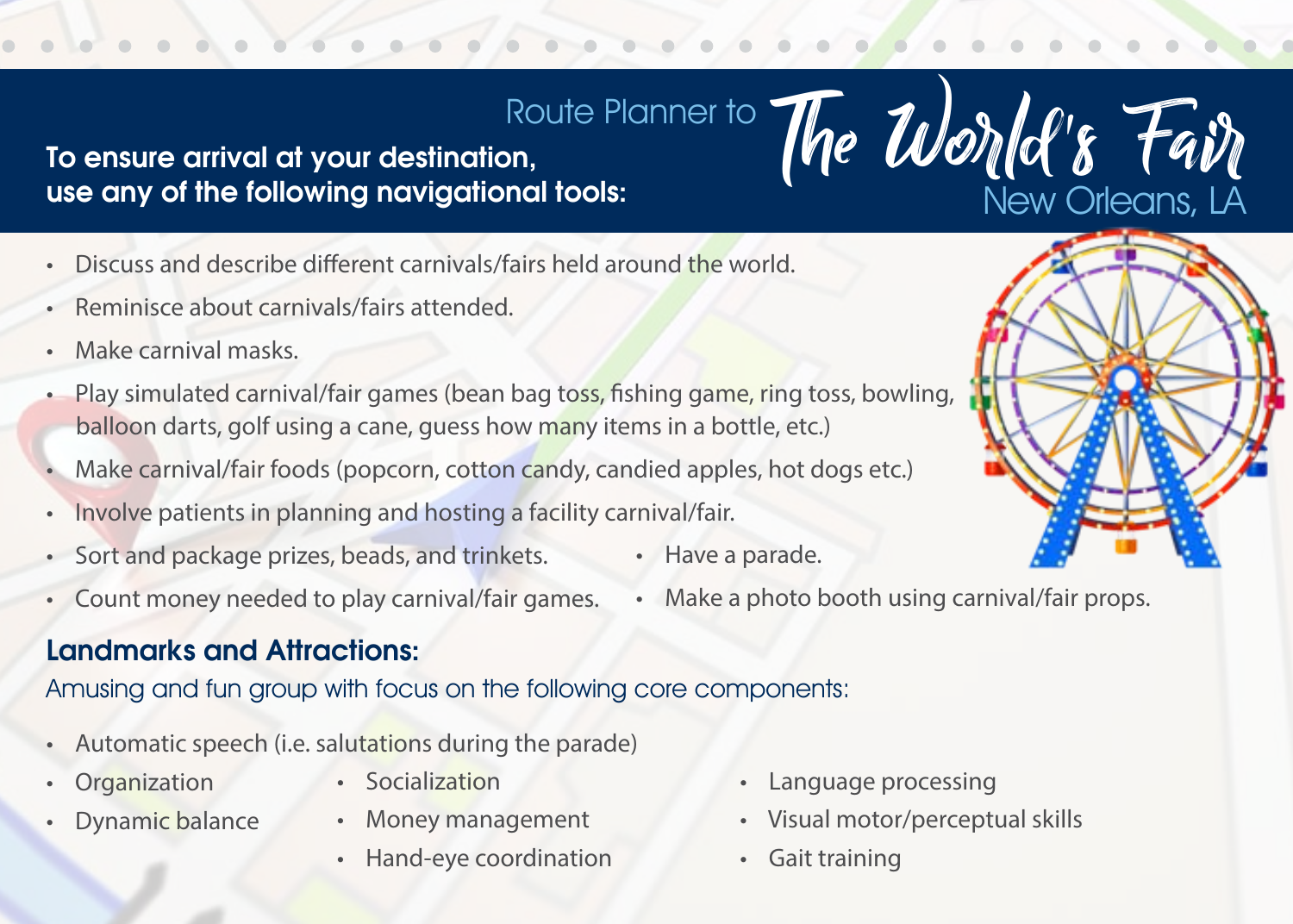#### **To ensure arrival at your destination, use any of the following navigational tools:**  Route Planner to

- Discuss various bodies of water for fishing and types of aquatic life found in each.
- Reminisce about favorite fishing experiences.
- Create fish, tackle, and/or poles as a craft project.
- Engage patients in demonstrations of proper tackle preparation (organizing etc.)
- Create a simulated fishing experience using paper fish with magnets or Velcro.
- Cast and release rod and reel into a cooler. Provide prizes.
- Plan a fishing trip for higher level patients.

#### **Landmarks and Attractions:**

Relax and reminisce while embarking on this group journey:

- Cognitive stimulation
- Motor planning
- Gross motor coordination
- Categorical/divergent naming
- ROM/strengthening
- Trunk strengthening
- **Sequencing**
- Static/dynamic balance training

Lake Michigan

Milwaukee, *M*II

Limits of stability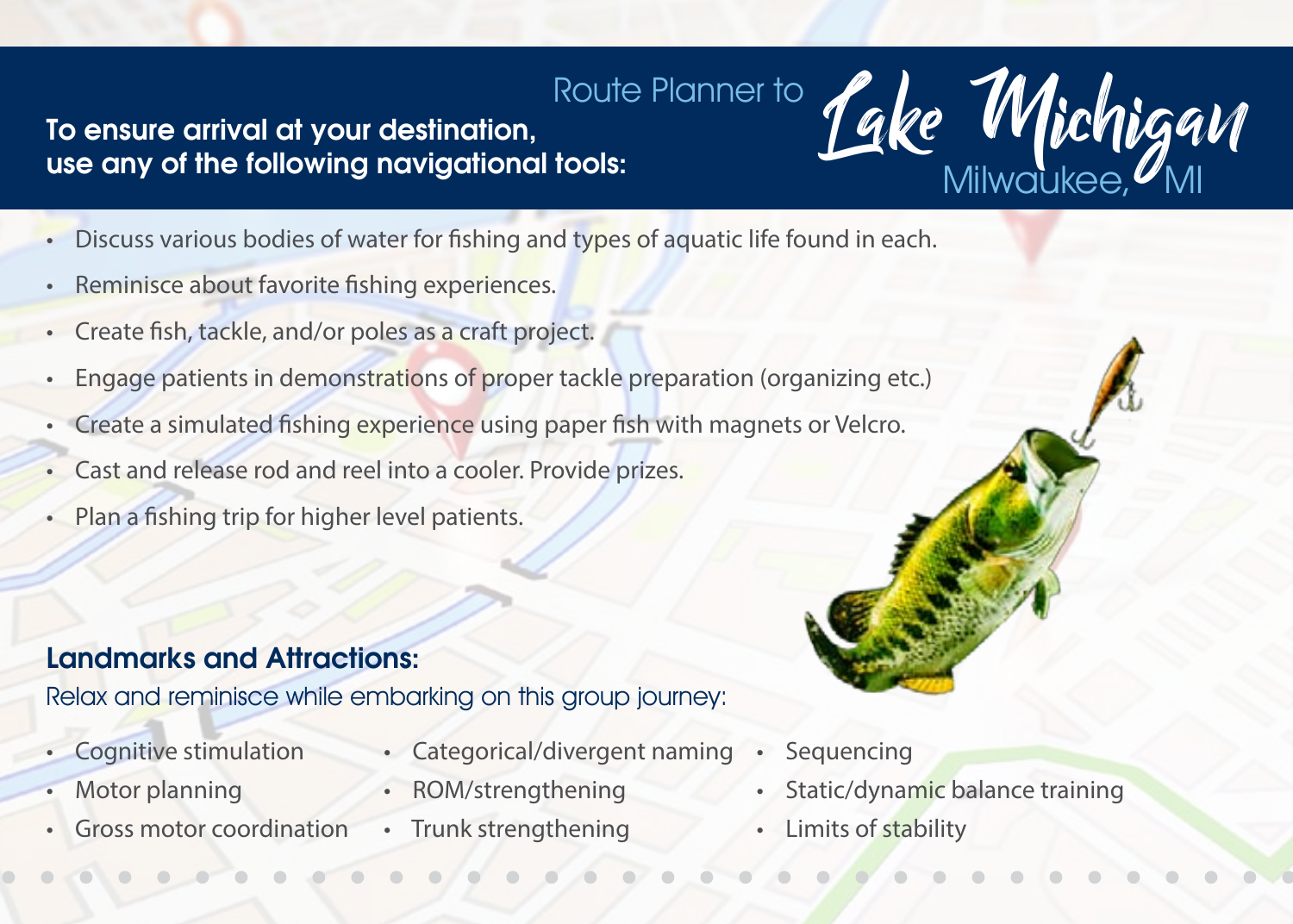# Route Planner to **Rodeo Dhive**

#### **To ensure arrival at your destination, use any of the following navigational tools:**

- Lead a discussion about famous shopping places (5th Avenue, Rodeo Drive, etc.)
- Reminisce about favorite shopping places or fun shopping trips.
- "Shop" in magazines and cut out pictures for a collage or personal style board.
- Create a boutique experience within the facility.
	- Provide Monopoly money and plastic coins so patients can "pay" for items.
	- Establish a budget and count money needed for purchases.
	- Provide shopping bags with handles and have patients collect items to buy.
	- Provide shopping lists with directions to locate certain items.
	- Patients may put a price tag on clothing items and simulate a store/garage sale.

#### **Landmarks and Attractions:**

Create a virtual shopping experience focusing on these components:

- Conversational exchange
- IADL functioning
- Dynamic balance
- Picture identification
- Executive functioning
- Gait training

• Written comprehension

Beverly Hills, CA

- Money management
- W/c mobility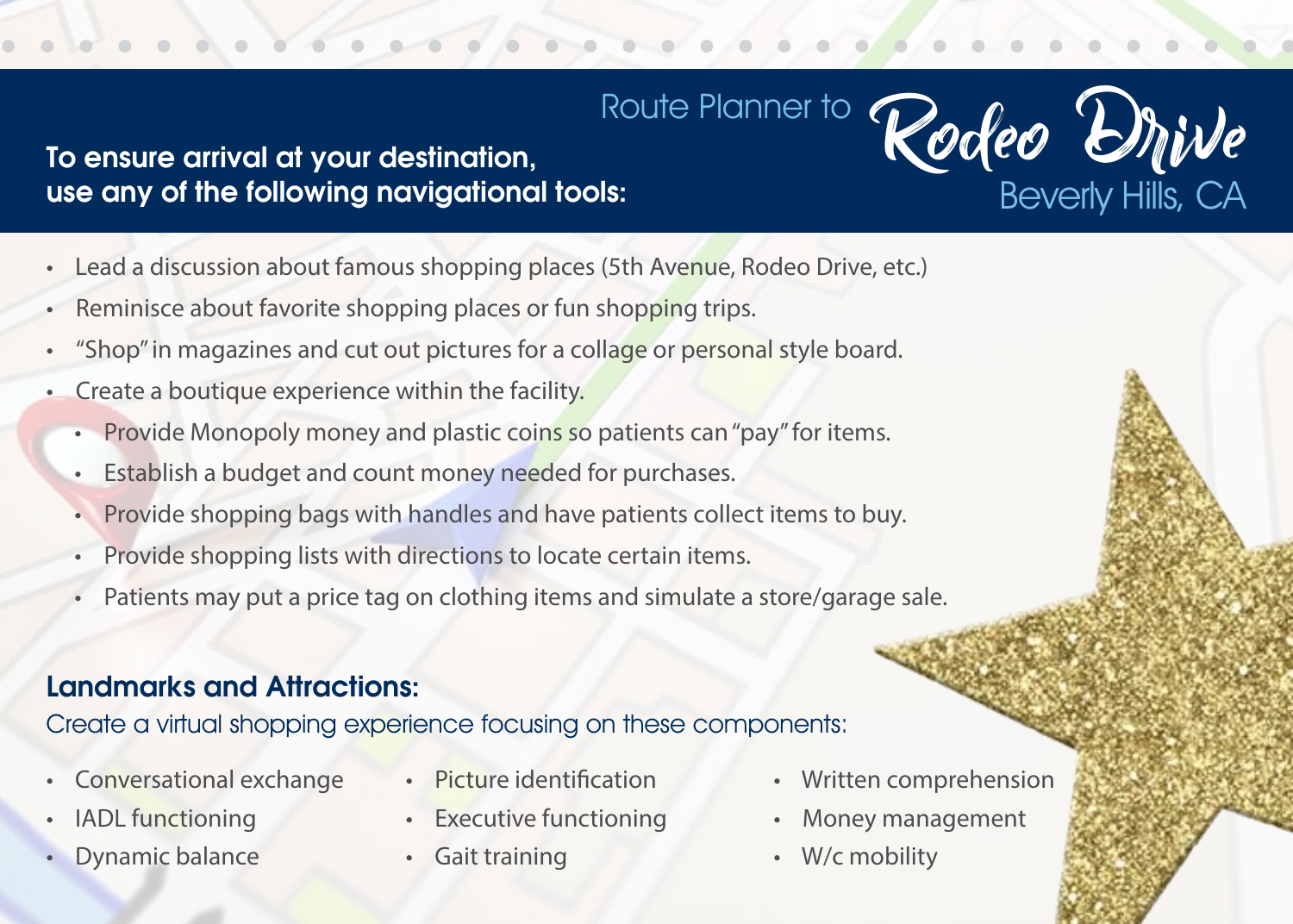#### **To ensure arrival at your destination, use any of the following navigational tools:**  Route Planner to **Le Cordon Blue**

- Reminisce about mealtime memories, favorite meals, or favorite recipes.
- Create a therapy cookbook and have patients contribute their favorite recipe.
- Perform a cooking activity, have the patients select recipes and create shopping lists.
- Guide patients through the cooking process for selected recipes. Print out recipes in large print for patients to follow.
- Incorporate making non-bake items (i.e., trail mix, sandwiches, smoothies, pudding etc.)
- Discuss kitchen safety.
- For higher level patients, schedule a shopping trip in which patients participate in meal selection. Ask patients to create shopping lists, and plan the trip. Include patients in budgeting, shopping for items, and gathering required cooking supplies.
- Ensure patients have time to enjoy the items they cooked. Ensure diet restrictions are followed.

#### **Landmarks and Attractions:**

Bonjour. Embark on a fine dining experience together incorporating the following selections:

- Attention to task
- **Sequencing**
- Gait training
- Safety awareness/fall prevention
- Reasoning/problem solving
- Home management functioning
- Swallowing strategies

Paris, France

- Dynamic balance
- Activity tolerance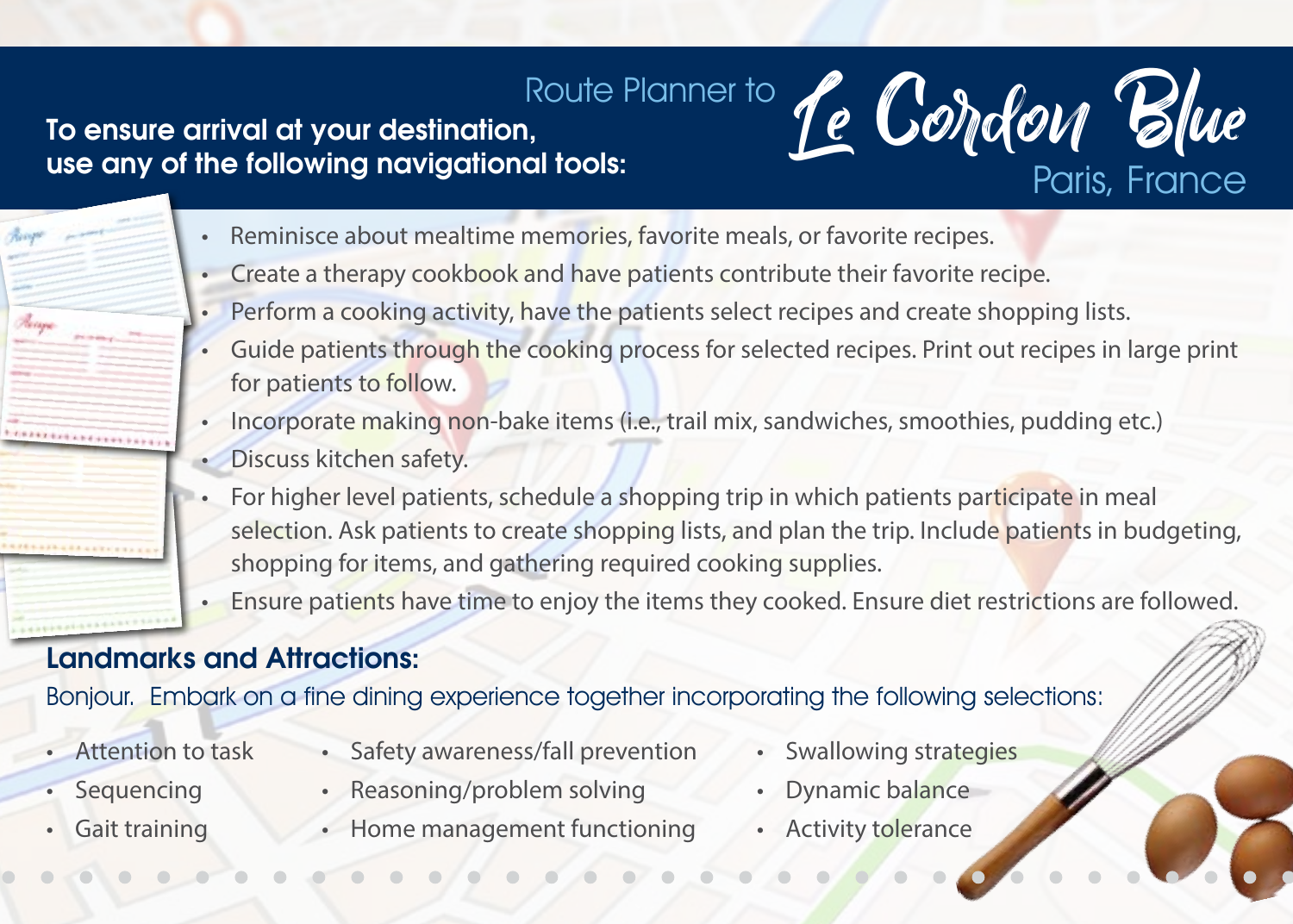#### **To ensure arrival at your destination, use any of the following navigational tools:**

- Build a raised garden this activity combines woodworking skills with gardening. This will bring months and years of satisfaction to your facility.
- Utilize seed catalogs and choose plants that bloom for the current season.
- Depending on the plant selected and its purpose (i.e., window plant, vegetable garden, fresh cut bouquet), consider climate and appropriate level of care (indoor vs outdoor).
- Create an edible garden of fresh herbs (i.e., dill, basil, cilantro, parsley, mint, thyme, oregano, chives).
- Make a big calendar or to-do list with the plan for the garden. (i.e., when to water, harvest, etc.)
- Sequence the steps from gathering the proper garden tools to personal clean up following the task.

#### **Landmarks and Attractions:**

Get your green thumbs ready for this adventure by "digging" into these skills:

- Task organization
- Fine/gross motor coordination
- Motor planning
- Auditory processing
- IADL functioning
- Community ambulation
- Reasoning/problem solving

The Botanical Gardens

Washington, D.C.

- Activity tolerance
- LE strengthening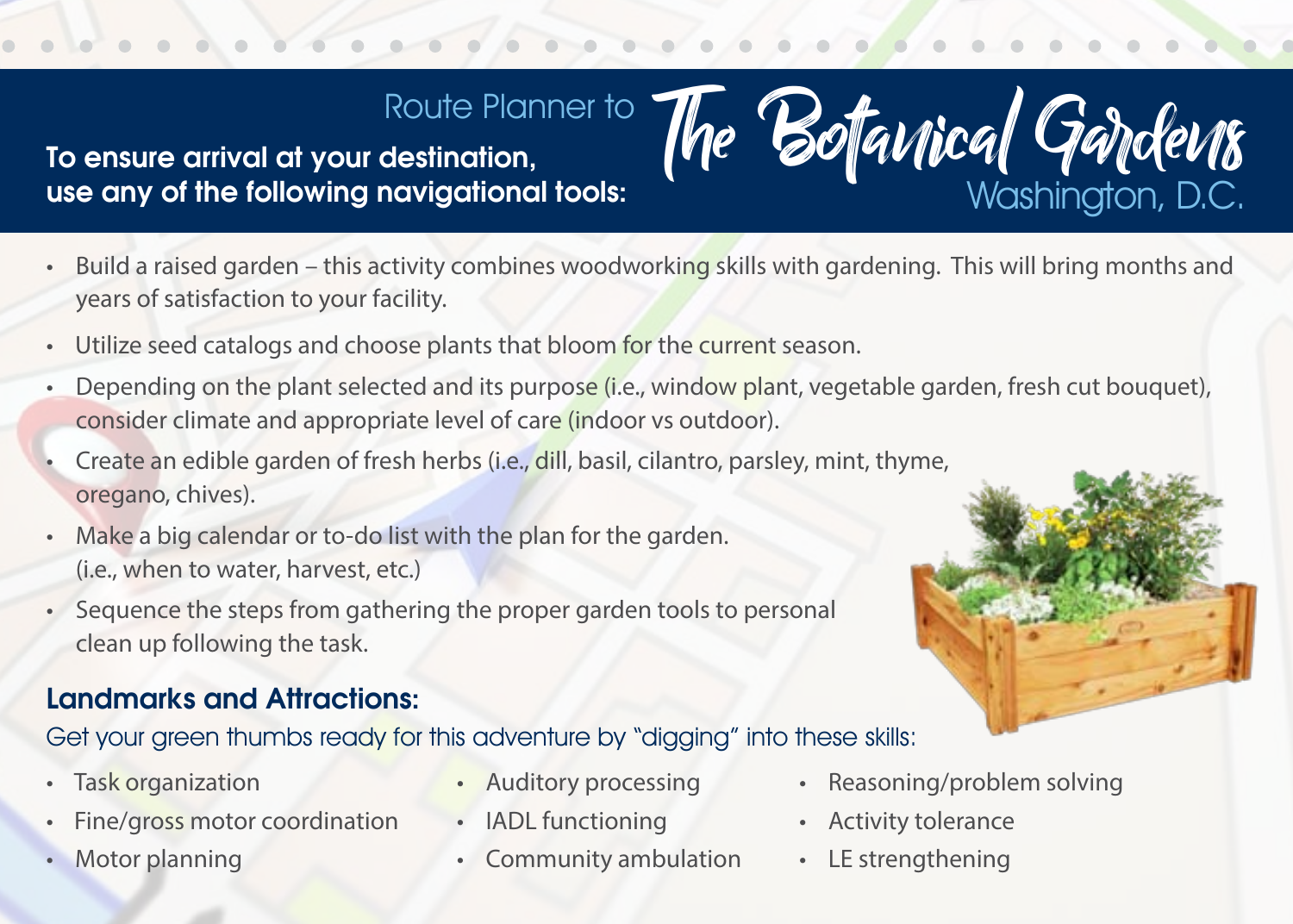**To ensure arrival at your destination, use any of the following navigational tools:** 

- Recreate the social setting for a family style meal or a night out on the town.
- Review dining etiquette.
- Read menus and discuss ordering.
- Discuss healthy food choices.
- Patients may set a table including: table cloth, napkins, chair placement, plates, cups, utensils, and decorations.
- Reminisce about favorite dining experiences.
- Discuss and list foods by culture.

#### **Landmarks and Attractions:**

Table for 4, Please! Make a reservation for this members-only dining experience addressing the following components:

- Insight into deficits
- Socialization/Social Conduct
- Transfer training
- Verbal expression
- ADL/Self Feeding
- Obstacle negotiation
- Swallowing strategies
- Sequencing
- Postural control/alignment

Breakfast at Tiffany's

New York, NY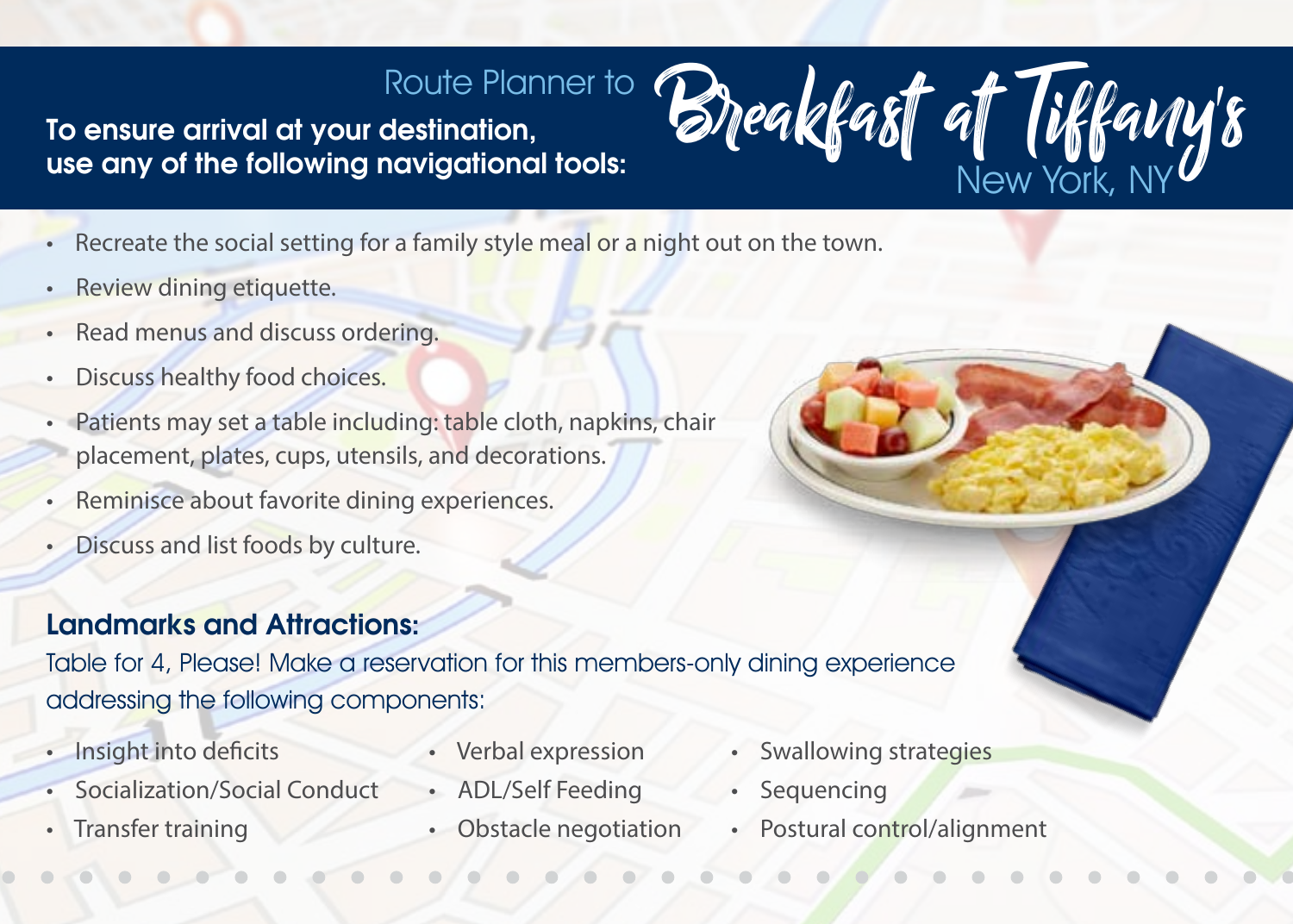# Route Planner to **Chicago Tribune**<br>al tools:<br>al tools:

#### **To ensure arrival at your destination, use any of the following navigational tools:**



- Create a newsstand kiosk offering various current magazines and newspapers.
- Guide conversations through headlines, articles of interest, or weather forecasts.
- Start a current events or community news board that can be referenced throughout the week.
- Review basic orientation information (day/year, weather/season), and ask patients to summarize information.
- Encourage an internet news group discussion, if the patients have smart phones. (Have them find articles of interest on news sites, weather sites, etc.)

#### **Landmarks and Attractions:**

Hot off the press! Get "in the know" and challenge residents in the following areas:

- Reading comprehension
- Visual motor/perceptual skills
- ROM
- Verbal expression
- Postural control/alignment
- Gross motor coordination
- Voicing/sound production

NEWS

- Attention to task
- Motor planning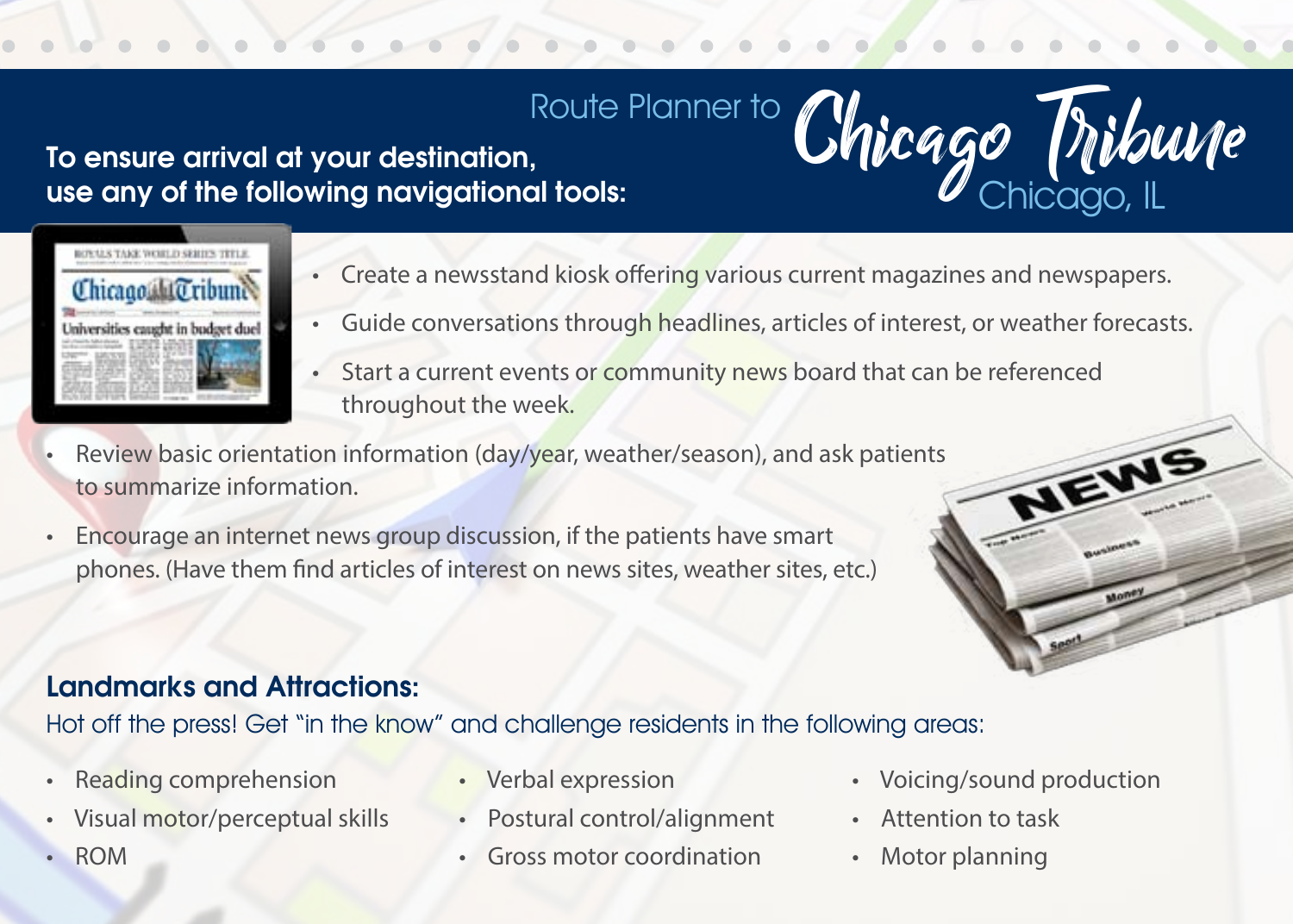#### **To ensure arrival at your destination, use any of the following navigational tools:**  Route Planner to

- Make a list of things needed to decorate the rehab gym for Christmas.
- Decorate a Christmas tree. Unpack ornaments and garland, add hooks, straighten the tree branches, etc.
- Make popcorn garland or paper chains.
- Decorate Christmas cookies or make Christmas treats.
- Have patients write their favorite holiday recipes and make a Christmas cookbook.
- Invite grandchildren or family members to make Gingerbread houses.
- Make paper snowflakes or decorate pinecones.
- Reminisce about Christmas traditions.
- Name and sing Christmas Carols.
- Wrap Christmas presents. Staff may bring in presents to be wrapped.
- Write Christmas cards to family members and friends.

#### **Landmarks and Attractions:**

Ho Ho Ho! Stay on the nice list by fostering these skills.

- Reminiscence therapy
- Fine/gross motor coordination
- Dynamic balance
- Sequencing
- Psychosocial skills
- Obstacle negotiation

• Verbal expression

Santa's Workshop

North Pole

- UE functioning
- W/C mobility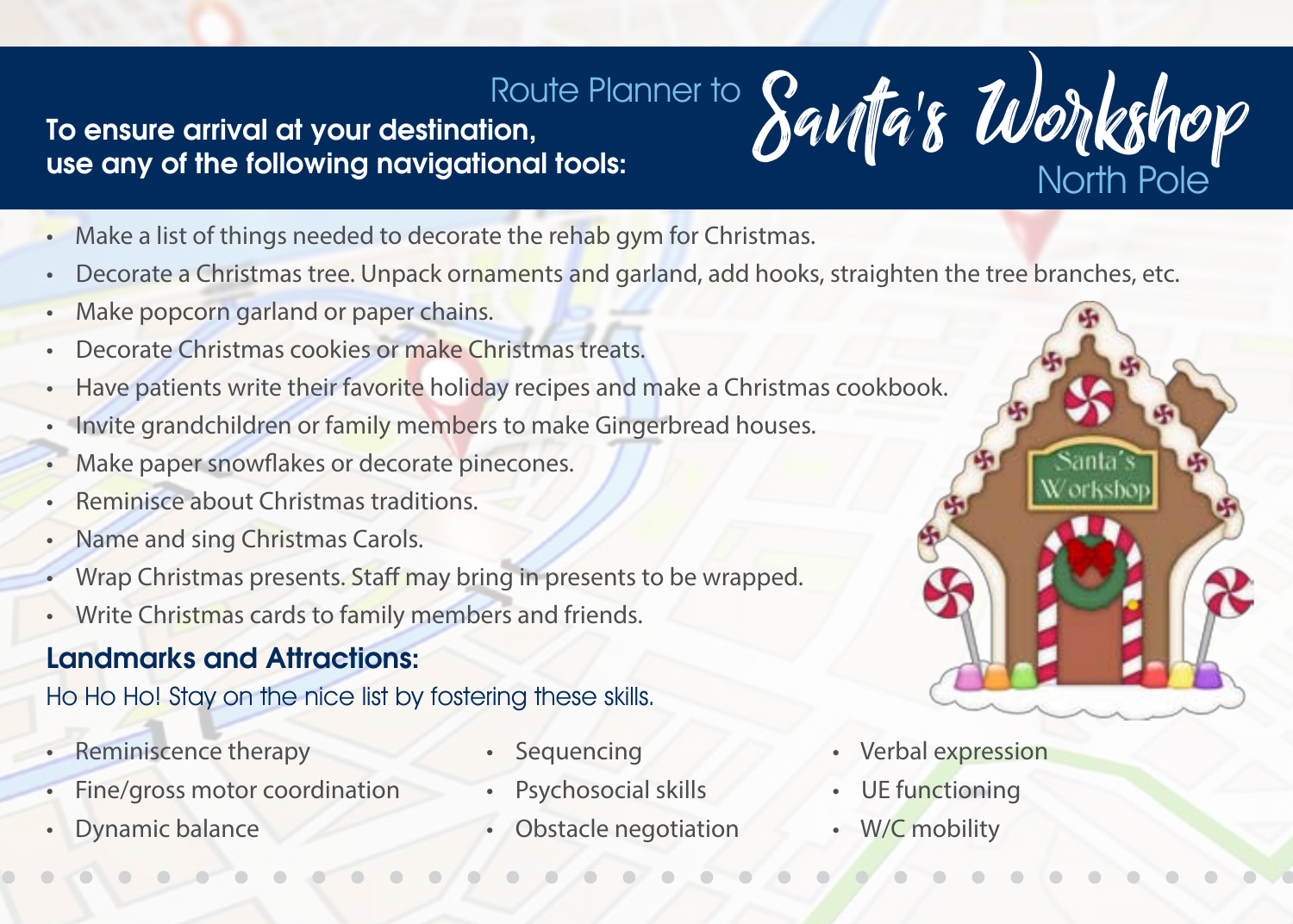#### **To ensure arrival at your destination, use any of the following navigational tools:**



- Make American flags.
- Host an Uncle Sam hat competition. Each patient makes a themed hat.
- Decorate treats in red/white/blue.
- Blow up red/white/blue balloons to decorate with or play balloon volleyball.
- Plan a barbeque. Ask the patients to list supplies needed. Plan music and decorations, etc.

Route Planner to

• Have a patriotic sing-a-long. Play a karaoke soundtrack from your computer or mobile device. For example: "America the Beautiful", "My Country Tis of Thee", "This Land is Your Land", or "Yankee Doodle Boy".

#### **Landmarks and Attractions:**

#### Promote patriotism and pride while challenging residents in the following areas:

- Verbal expression
- **Sequencing**
- Diaphragm and intercostal muscle strengthening
- Delayed recall
- Motor planning
- Balance training
- Voicing/sound production
- Fine motor coordination
- Activity tolerance



Liberty Bell

Philadelphia, **PA**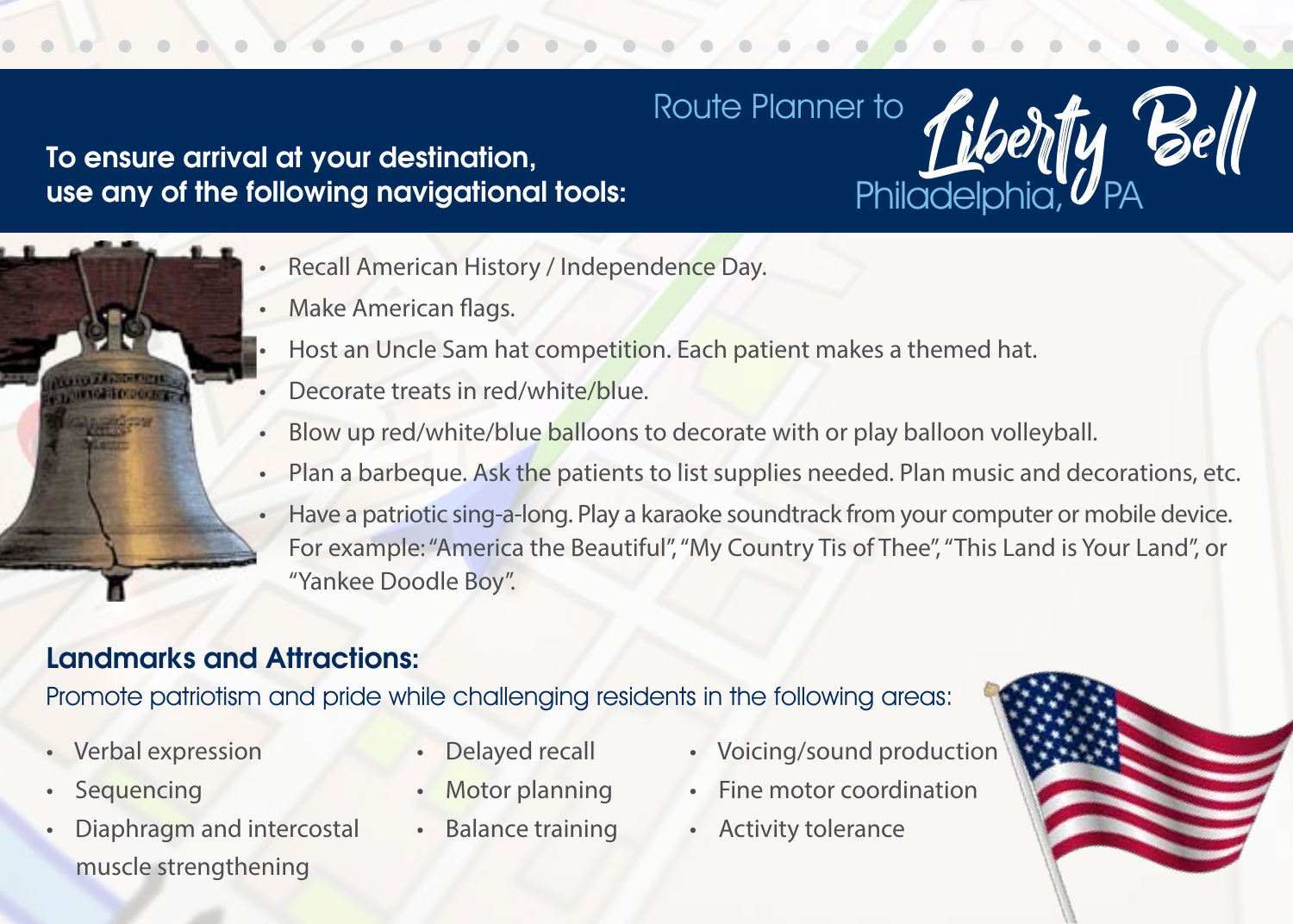# Plymouth Rock Route Planner to

#### **To ensure arrival at your destination, use any of the following navigational tools:**

- Recall historic events regarding Thanksgiving Day.
- Patients may make a "thankful jar" to input notes of things for which they are thankful.
- Decorate leaves and/or pinecones. (High level patients may go outside to gather these.)
- Write down favorite Thanksgiving recipes and discuss traditions.
- Play Thanksgiving themed games (i.e., bucket toss using pinecones, pin the feather on the turkey, etc.)
- Write a thank you card to someone for whom you are thankful.
- Make Thanksgiving crafts that can be used as centerpieces on the dining room tables for Thanksgiving Day.

#### **Landmarks and Attractions:**

Being thankful is a verb, so let's get our residents involved (physically and mentally) in the following areas:

- Written expression
- Fine motor coordination
- Community ambulation
- Pragmatic interaction
- Eye-hand coordination
- Motor planning
- Cognitive stimulation
- Sitting balance/postural control

Plymouth, MA

• W/C mobility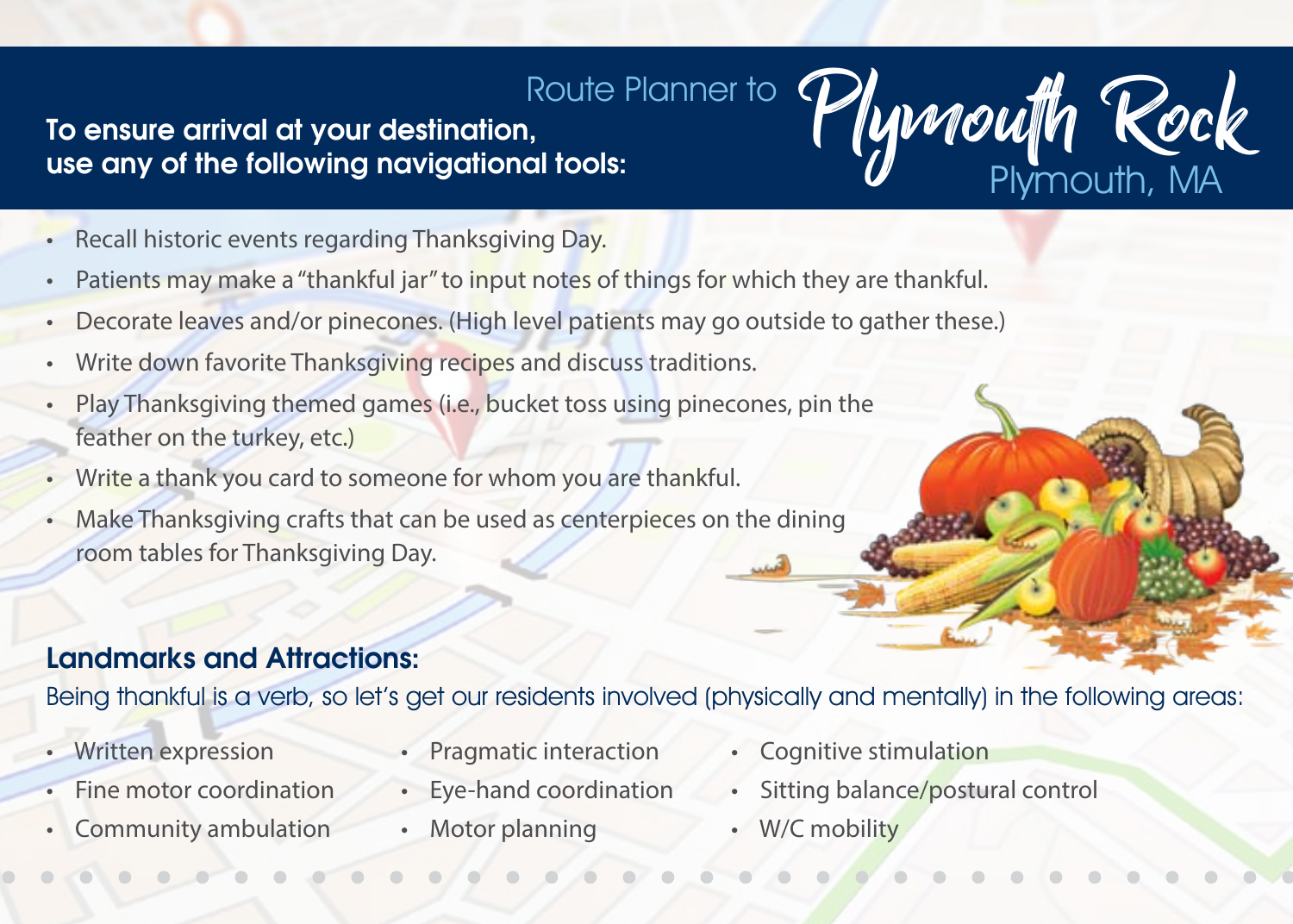#### **To ensure arrival at your destination, use any of the following navigational tools:**

- Recall American History/Veterans Day facts.
- Make and send cards to wounded veterans.
- Make care packages to send to military families. Patients may make list of supplies needed, research families in need, and organize activity.
- Make patriotic tie-dyed shirts for patients to wear on Veterans Day.
- Decorate patriotic treats.



• Host a patriotic word search competition. Patients may compete for best time.

#### **Landmarks and Attractions:**

Let's honor those who gave it all. Encourage residents to participate in Veterans Day activities while promoting:

• Sequencing

- Written expression
- ADL functioning/dressing Fine motor coordination
- Activity tolerance
- 
- Postural control/alignment
- **Attention**
- UE functioning
	- Motor planning

The Pentagon<br>Washington, O.C.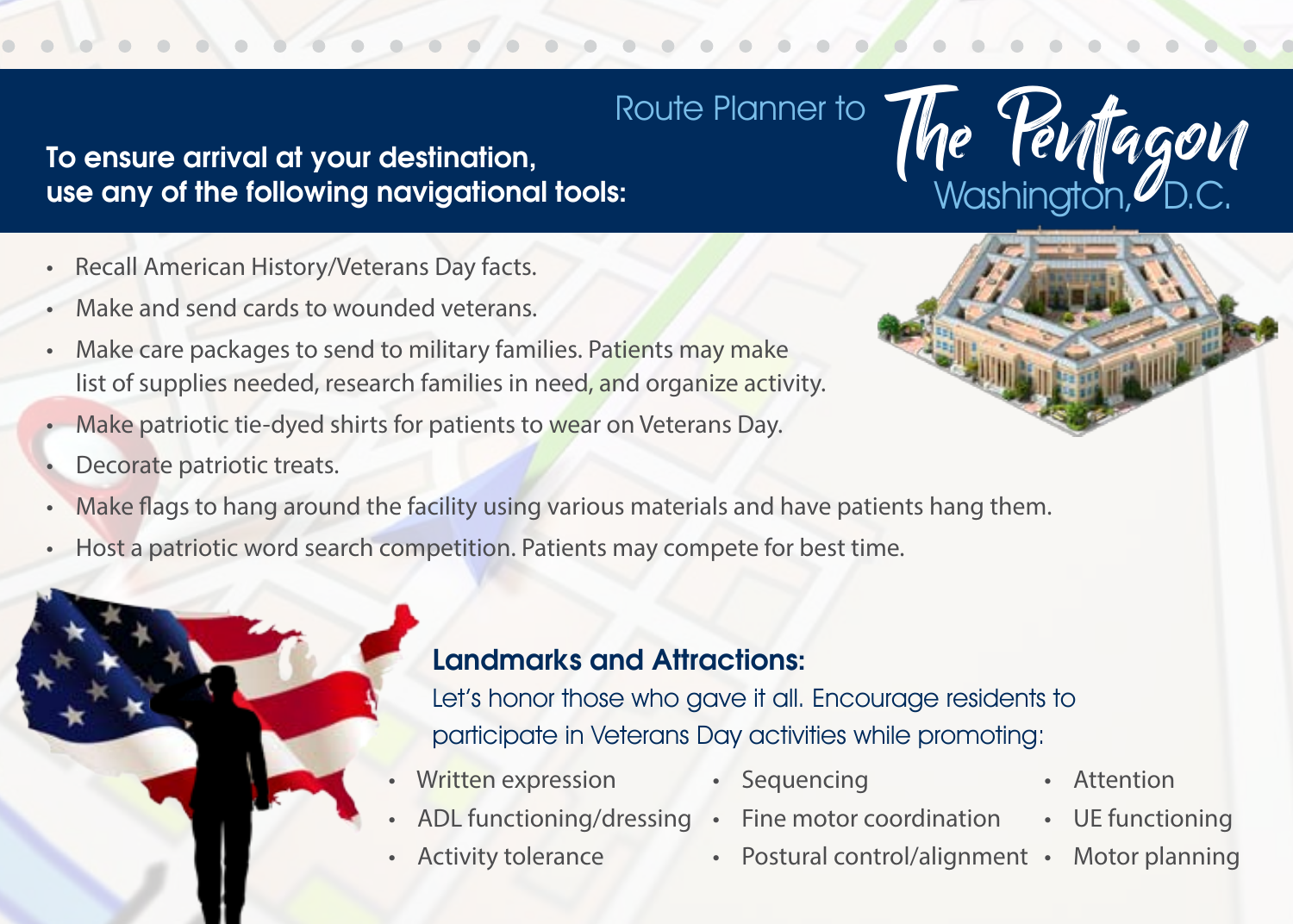**To ensure arrival at your destination, use any of the following navigational tools:** 

- Make a paper quilt. Each patient may be responsible for four squares then connect them all together.
- Finger paint.
- Paint picture of choice. Listen to music while painting.
- Create self or family portraits. The patients may frame them using decorated popsicle sticks.
- Make a collaborative abstract painting on a table length piece of paper.
- Make a Post-It note mural. Use multiple colors and color coordinate or make a specific design.
- Make tin foil sculptures.
- Make a tissue paper collage.
- Make hand painted rocks. May give to favorite staff members or family.

#### **Landmarks and Attractions:**

Get your residents' creativity flowing and address the following components simultaneously:

**Comprehension** 

- Recognition strategies
- ROM/UE functioning
- Balance
- Fine motor coordination
- Activity tolerance
- Attention
- Grip strengthening

The Metropolitan Museum

of  $\mathcal{A}\mathcal{M}$  New York, NY

• Strengthening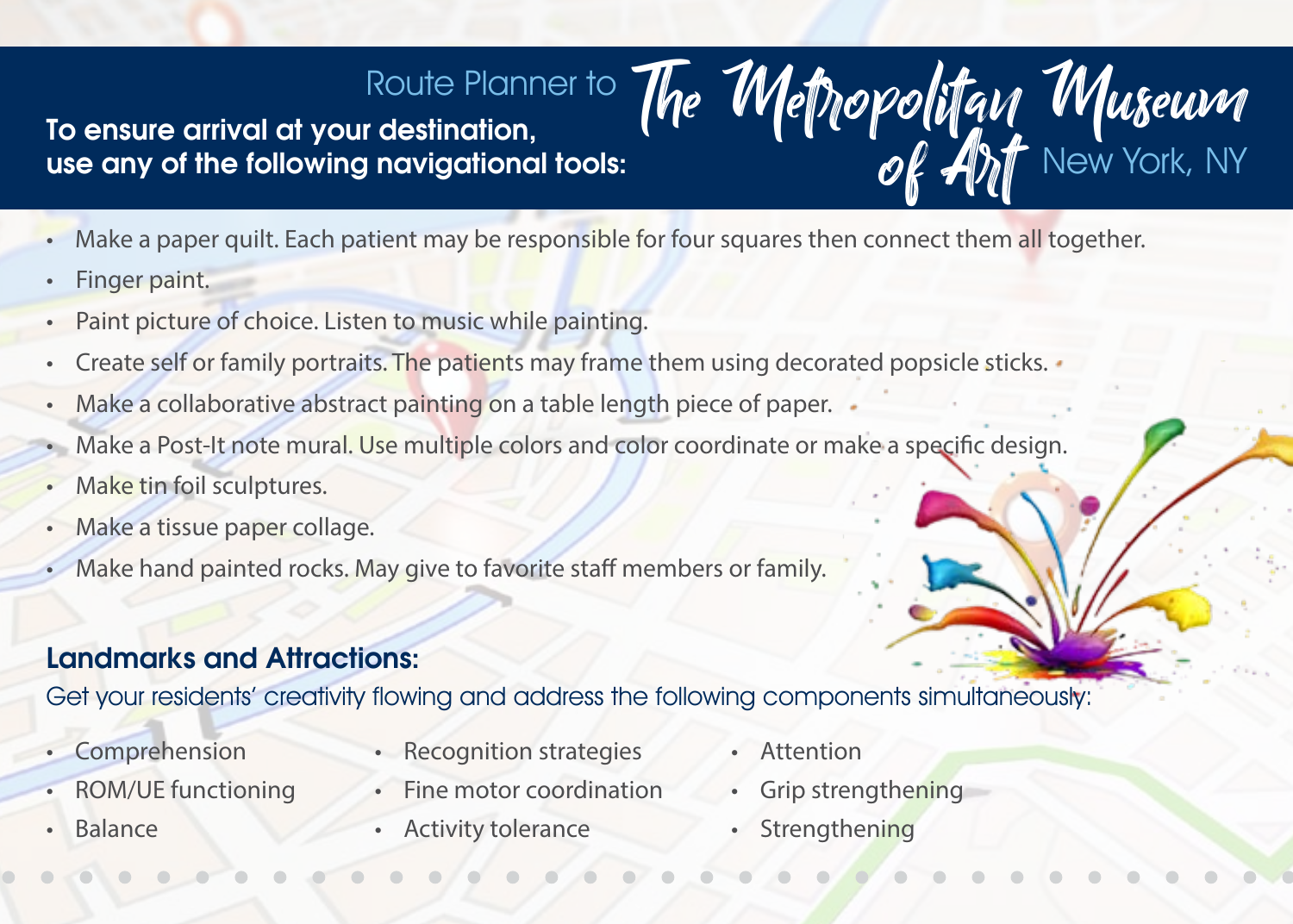**To ensure arrival at your destination, use any of the following navigational tools.** 



These fun group activities were provided by Reliant's therapist Nationwide.

- Dominoes tournament with multiple sets of dominoes: Patients sit to stand multiple times each time they play their turn and remain in standing while they count points earned. **Chickasha, OK**
- "Cup Stacking" game: The aim of this game is to make pyramids out of cups as quickly and neatly as possible, while being timed. Use different sized cups depending on complexity level. **Luling, LA**
- "Home Exercise Program" group with patients preparing for discharge: Patients develop the program, write the steps, and check off return demonstration. **Maryville, TN**
- "Discharge Planning" group with patients preparing for discharge: Put together a packet of information on home safety, home exercises, and community information or resources that could be useful. Patients assist in making the packets and reviewing the information. **Southerland, IA**
- Proper Table Setting: Patients assist in setting dinnerware for breakfast, lunch, or dinner in the dining room. **Waxahachie, TX**
- Play a game of Simon Says. Patients take turns being the leader. The game can be modified to high or low levels. **Brownfield, TX** continued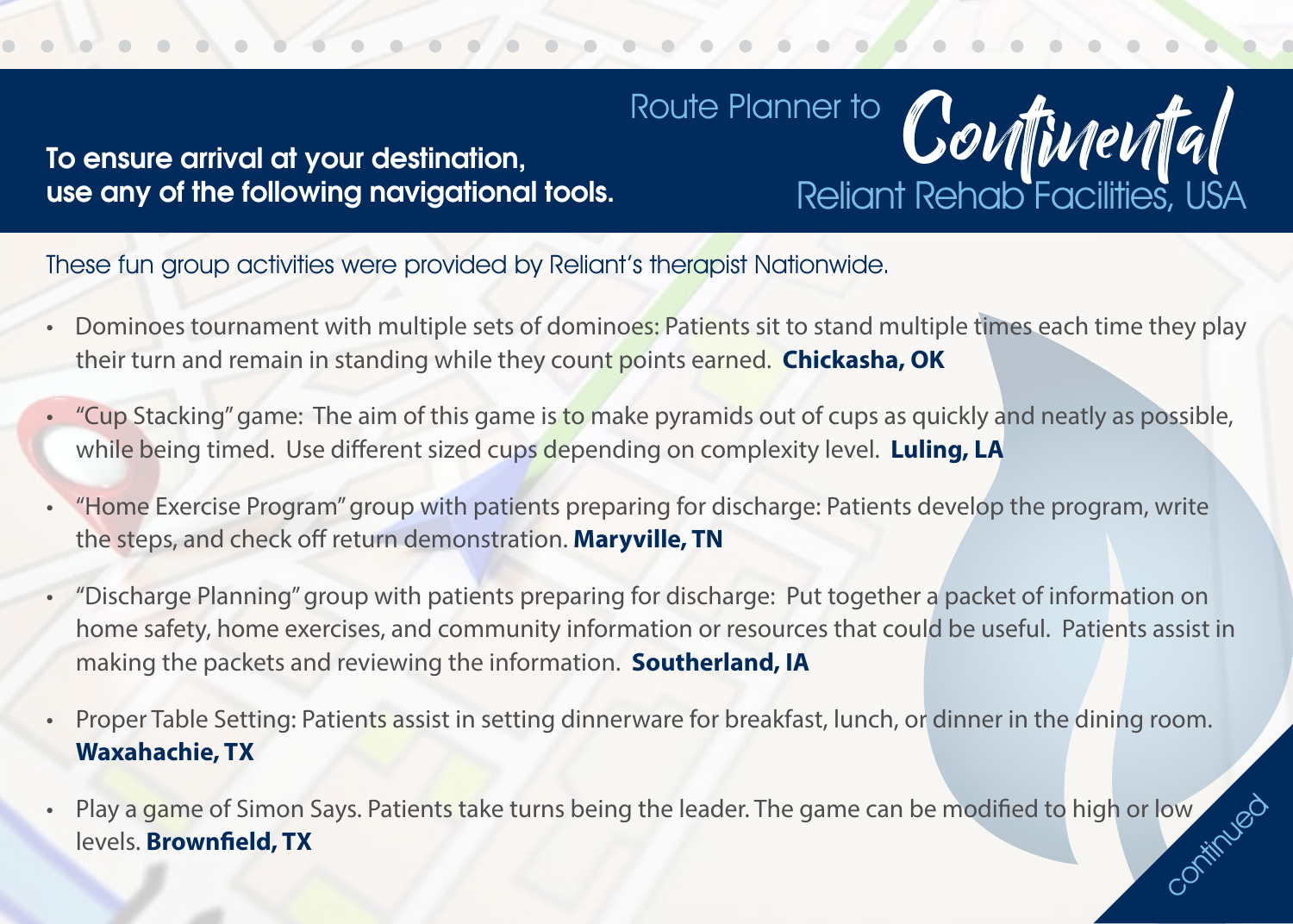

- Omelet Station: This group requires close supervision. Each patient should write their name with a sharpie marker on a freezer Ziploc bag. Then crack an egg and place it in the bag. The patients may chop up other ingredients they would like to include and place in the bag. Then seal the bag and shake to "scramble" the egg. Fill a large pot with water and place on the stove. When it starts to boil, each of the patients walk (if able) and place their bag in the boiling water, using tongs. The cook time is approximately 5 minutes. Then using tongs, the patients remove their bag and place on a plate to cool. The bag can then be carefully opened and the contents should pour out easily in the shape of an omelet. **Independence, MO**
- Wrapping gifts for birthdays or holidays: The facility staff bring any items that need to be wrapped to the therapy room. The patients then wrap the gifts and may also assist in making themed cards for the gifts. **Shenandoah, PA**
- "The Price is Right" game: Choose a year and print from the internet a list of how much items cost in that year (i.e., loaf of bread, half gallon of milk, gallon of gas, etc.) The patients sit in a circle or may be divided into groups to make it a fun team guessing game. Instead they may write answers to turn into the "host". **Independence, MO**
- Sensory stimulation groups such as "Guess That Scent": Pass around cotton balls of essential oils/fragrances, small containers of spices etc. to evoke memories and stimulate the senses. Ask patients to "quess that scent" then encourage them to share memories surrounding each scent identified. **Houston, TX**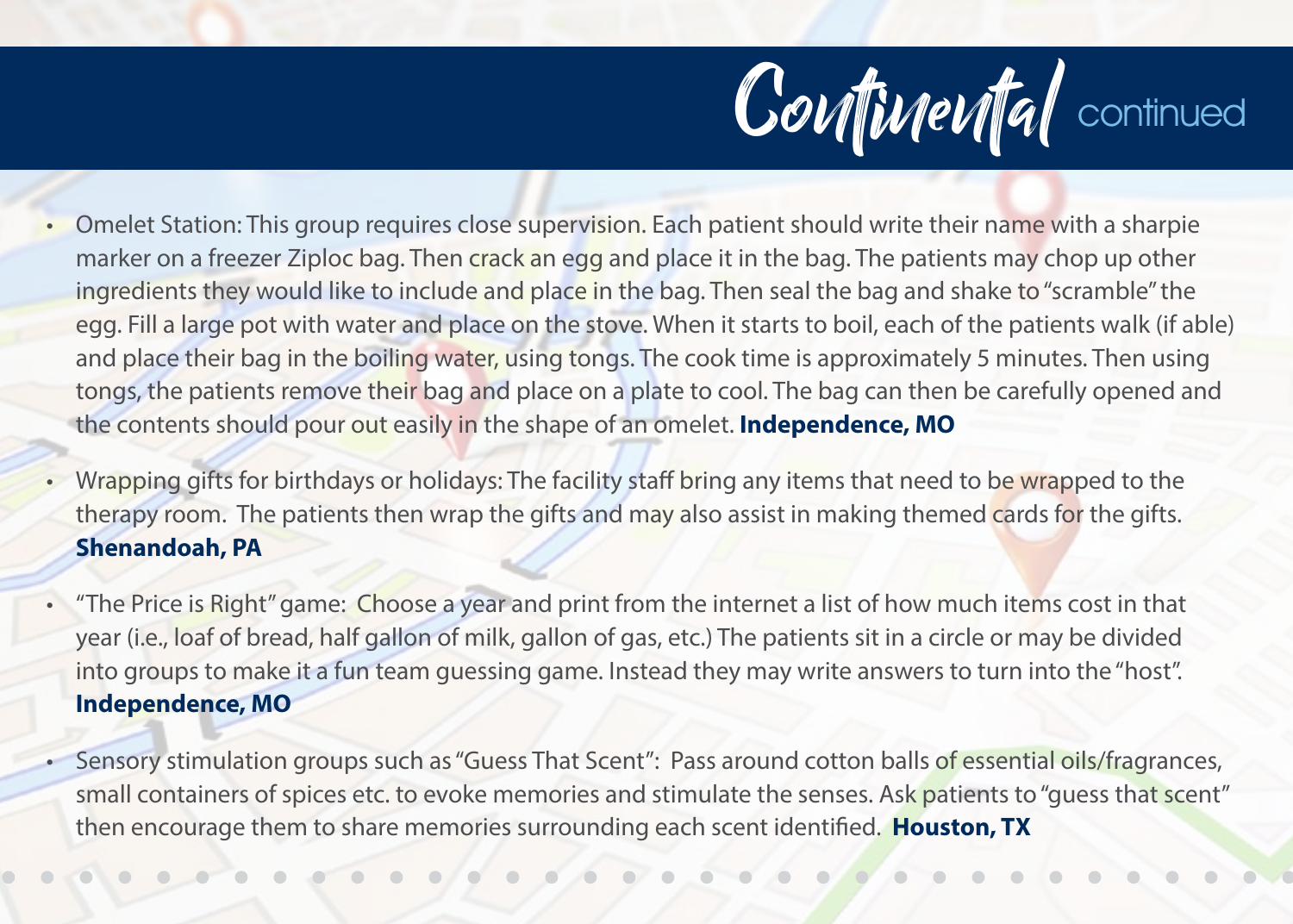

- Make paper planes following instructions (print from internet). Host different races to see which plane flies furthest, flies fastest, makes the most loops in the air, has the best hang time, etc. **New Orleans, LA**
- Homemade Ice-cream in a Bag: Patients measure and pour the following ingredients into a quart-sized Ziploc bag: 1 cup half and half, 2 Tablespoons of sugar, and 1/2 teaspoon of vanilla. Carefully seal the bag. Fill a gallonsized Ziploc bag halfway full of ice cubes. Pour  $\frac{1}{2}$  cup rock salt over the ice. Insert the small Ziploc into the larger Ziploc and seal tightly. Patients then shake their bags or roll bags on the counter for 5-10 minutes until desired consistency is reached. Add any favorite mixings or fruit. Enjoy! **Pasadena, TX**
- Supersized crossword puzzles: Use a photocopier to enlarge a crossword puzzle. Pin the large puzzle to the wall. Patients complete as a group. **Luling, LA**
- Bean bag twister: Use the game twister. Set out the mat and have patients divide into two groups. Put a value on each color/circle. Patients toss the bean bag onto the circles. Add up points for a winning team. **Las Vegas, NV**
- Pick up sticks: This activity can be played using sticks from outside, popsicle sticks, pipe cleaner, or sticks from the actual game. Pick a stick, remove the stick, try to collect as many as possible, BUT, don't move another stick! Turn ends if there is movement of another stick. Whoever has the most sticks at the end wins! **Pensacola, FL**